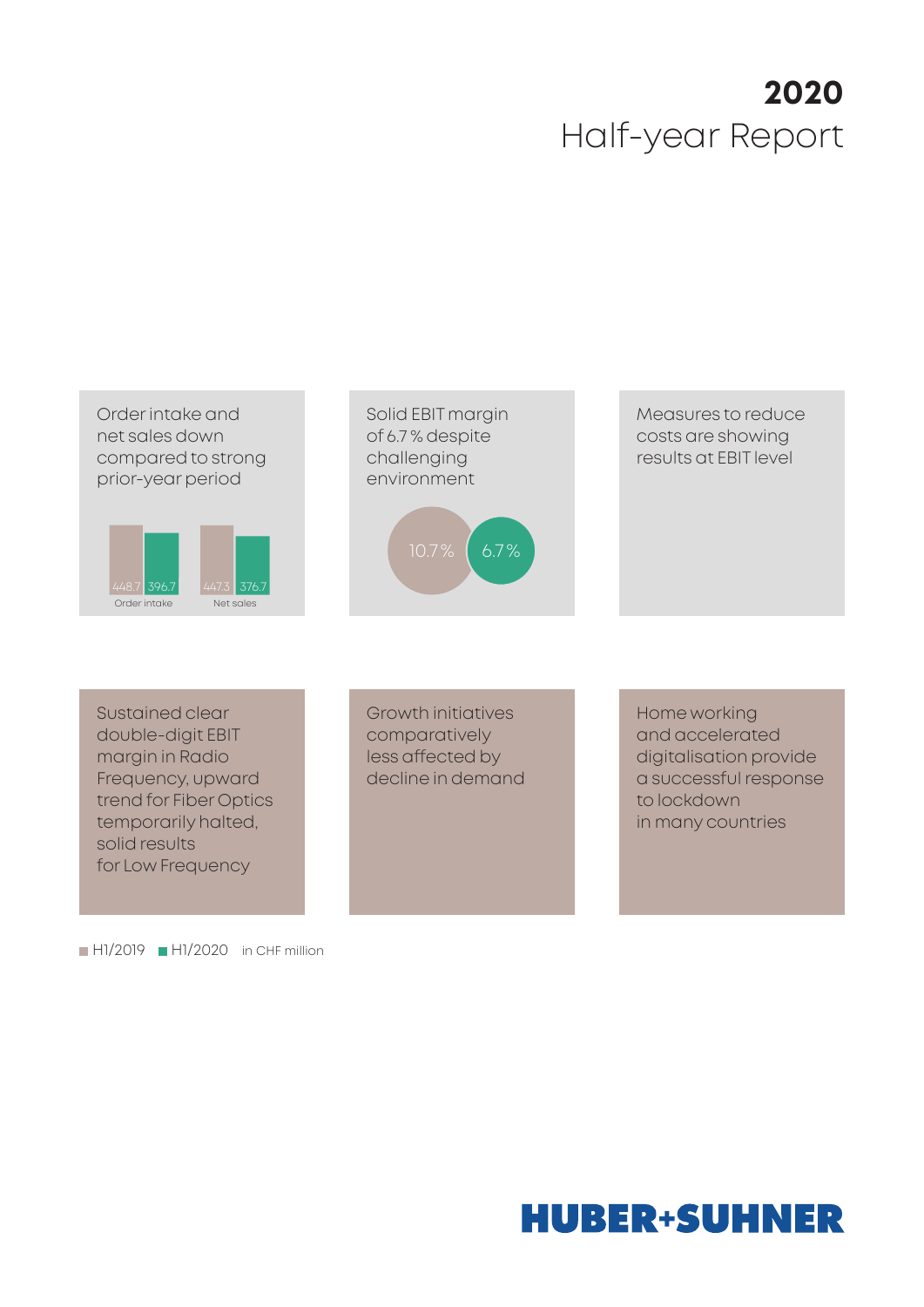### **Solid half-year results in a difficult environment**



Urs Ryffel (CEO) and Urs Kaufmann (Chairman)

HUBER+SUHNER experienced an eventful first half of 2020. Against the backdrop of the ubiquitous coronavirus pandemic and its impact on the global economy, the company still achieved a solid result with an EBIT margin of 6.7% (prior-year period 10.7%) and operating profit of CHF 25.1 million (prior-year period CHF 47.8 million). At CHF 396.7 million, order intake was 11.6% below the figure for the strong prior-year period. Compared to the second half of the previous year, however, a positive development was achieved.

The measures taken by governments in the sales regions to contain the coronavirus significantly impacted economic activity in the reporting period. As the outbreak progressively evolved into a pandemic, most HUBER+SUHNER sites were also affected by temporary closures. As the entire supply industry was impacted to at least the same extent, the focus on the procurement side was on ensuring the supply of important materials and components. In addition, transport capacities were either completely lost or were in short supply and traded at many times normal tariffs. Maintaining global supply chains thus became the company's most important task in order to guarantee maximum availability of products to customers.

Through intensive communication with customers, prudent planning, close cooperation with the supplier network and the temporary relocation of individual product lines within the worldwide production network, the company succeeded in maintaining supply capability high throughout the entire period despite the restrictions. A big thank you goes out to all employees for their extraordinary commitment during this challenging time. This resulted in net sales of CHF 376.7 million, a decline of 15.8%, whereby the strong prior-year period (CHF 447.3 million) had again included a significant portion of the major project with Samsung on the Indian subcontinent. Adjusted for currency, copper and portfolio effects, the shortfall in net sales amounted to 15.0%. The book-to-bill rate reached 1.05 (prior-year period 1.0). The share of net sales by

main region shifted to Europe: EMEA accounted for 55% (prior-year period 48%), APAC 27% (prior-year period 31%) and the Americas 18% (prior-year period 21%). Headcount increased to 4,860 (prior-year period 4,665) primarily as a result of the acquisition of BKtel at the end of 2019 and a temporary relocation of activities to the plant in China in the second quarter.

### **Lively bidding activity in many submarkets – systemic importance of connectivity in crisis**

All three of the main markets, communication (–18.6%), transportation (–14.9%) and industrial (–12.7%), were equally affected by the decline in net sales, with the result that their respective net sales shares remained virtually unchanged. The company actually recorded an increase in bidding activity in the reporting period. This was despite the fact that, due to the pandemic and imposed lockdowns, customer communication was exclusively via digital media. Unpredictability on the market development, however, resulted in greater restraint and caution on the part of customers in the awarding of new orders. For HUBER+SUHNER, the industrial production closures imposed in some countries were usually of comparatively short duration. Public authorities in the various countries rated connectivity solutions as systemically important in terms of national digital security. Communication solutions, for instance, have become an essential part of a powerful infrastructure for dependable data transmission. Afforded similar importance were the availability of security solutions in industrial applications and the advancement of electromobility as the transport concept of the future. These assessments prove once again that HUBER+SUHNER is focusing its products and solutions on applications that are promising for the future.

### **Continued clear double-digit EBIT margin for Radio Frequency**

The Radio Frequency technology segment, marked by strong growth in previous years, could not fully escape the negative effects of the coronavirus crisis. Order intake amounted to CHF 130.9 million, which was 14.2% below the prior-year figure. The industrial submarkets of aerospace and defense as well as test and measurement fared comparatively well. Radio Frequency recorded a significant decline in net sales to CHF 121.3 million (–17.9%). The reported EBIT of CHF 15.0 million equates to an EBIT margin of 12.4%.

### **Temporarily halted upward trend for Fiber Optics**

With an order intake of CHF 151.1 million, the Fiber Optics technology segment was on a par with the prior-year figure (CHF 150.3 million), although this figure was achieved without the acquired BKtel (WAN / Access networks). Net sales of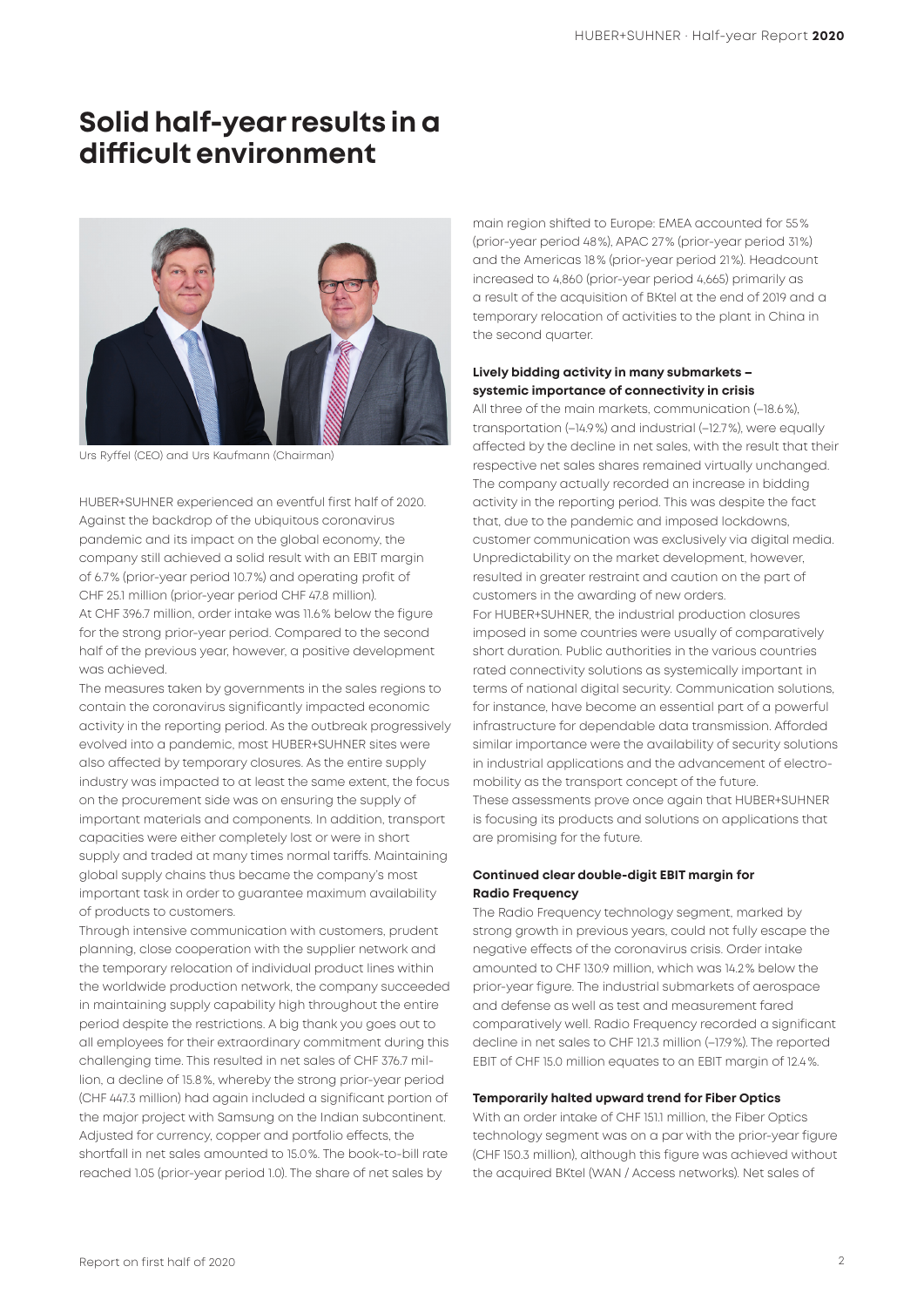CHF 138.8 million were 11.9% below the prior-year figure. The Covid-19 measures in several regions prompted a slowdown of the mobile network (cell site) expansion to the 5G standard, while demand for data center solutions remained at a good level. The overall lower volume had a negative impact on the results of Fiber Optics, with reported EBIT of CHF 4.4 million, and an EBIT margin of 3.1%.

#### **Low Frequency achieves solid result**

In the Low Frequency technology segment, order intake declined significantly to CHF 114.7 million (–21.3%) compared to the prior-year period. Although bidding activity was extremely dynamic in both the railway and automotive submarkets, the awarding of contracts was sluggish in the first half of the year. The automotive submarket also developed negatively overall; the doubling of sales for electric vehicles did not compensate for the decline in conventional automotive business. Business with high-power charging systems developed well. With the newly launched RADOX® HPC500 and the uncooled RADOX® HPC200, the market leadership was further consolidated with the first design-ins. Net sales of Low Frequency amounted to CHF 116.6 million (–17.9%), while EBIT stood at CHF 7.9 million, corresponding to an EBIT margin of 6.8%.

### **Home working and accelerated digitalisation provided a successful response to lockdown, measures to reduce costs are showing results**

The company reacted immediately to the extraordinary situation in the reporting period with far-reaching measures. These included, among other things, the stringent implementation of the hygiene and protection concept worldwide, which kept the number of employees tested positive for Covid-19 very low. In addition, administrative activities

were relocated to employees' home offices. Virtually overnight, new conditions were defined for a large section of the workforce, which called for a high degree of flexibility on all sides. The organisation proved itself capable of making effective use of the accelerated digitalisation of the workplace. Strict cost management was implemented early on. Due to the more noticeable impact of Covid-19 on the course of business from the second quarter onwards, short-time working was introduced in countries where this instrument was available. The members of the Board of Directors, Executive Group Management and senior management levels worldwide are making a solidarity-based contribution by temporarily waiving part of their fixed compensation.

### **Outlook**

HUBER+SUHNER suspended its guidance for 2020 due to the unforeseeable developments following the coronavirus outbreak. With its focus on promising growth markets in communication, transportation and industrial, the company is well equipped to leverage its very strong positioning once the market weakness subsides. However, the uncertainties remain considerable. From today's perspective and provided that there are no further lockdown measures in key sales regions, the company expects sales in the second half of the year to be of a similar magnitude as in the first half. HUBER+SUHNER expects the EBIT margin for the full year to remain at least at the same level as in the reporting period.

Urs Kaufmann Urs Ryffel Chairman of the Board of Directors CEO

### Milestones

#### **Communication**  Optical switches





POLATIS high-radix switches help cloud service providers build energy-efficient next generation optical networks

**Transportation**  Railway



Framework agreement with Bombardier Transportation to supply RADOX® cables extended by five years – 25 years of cooperation

**Industrial**  High-power charging system WAN / Access networks



World first for new RADOX® HPC500, which allows continuous charging with currents of 500 A

**Communication** 



RF Video Overlay: unrestricted transmission quality for television and simultaneous home working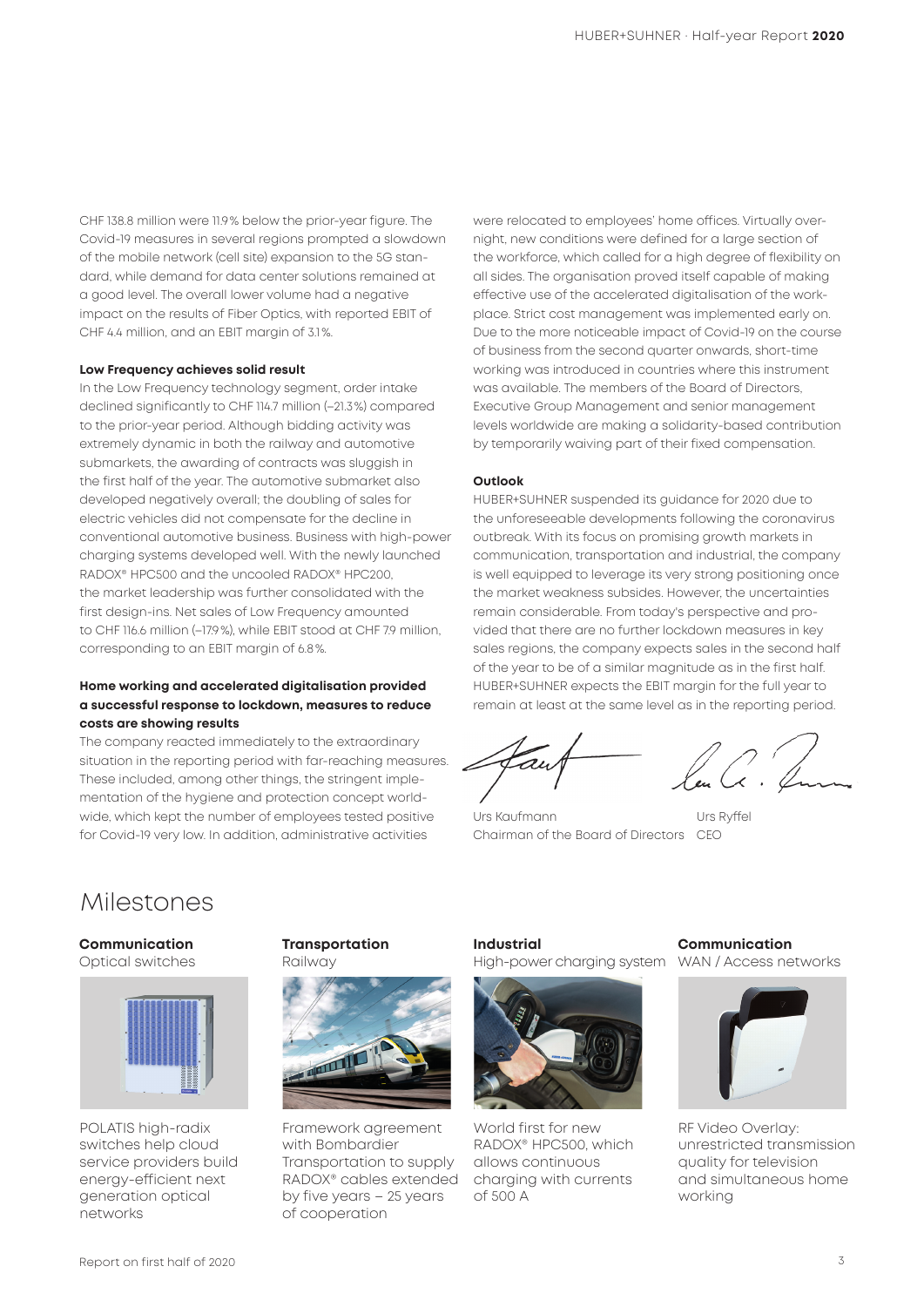# **Key Figures H1/2020**

| Group<br>in CHF million                      |                                         | January-June<br>2020 | January-June<br>2019 | Change     |
|----------------------------------------------|-----------------------------------------|----------------------|----------------------|------------|
| Order intake                                 |                                         | 396.7                | 448.7                | $(11.6\%)$ |
| Order backlog as of 30.6.                    |                                         | 204.9                | 235.1                | $(12.9\%)$ |
| Net sales                                    |                                         | 376.7                | 447.3                | $(15.8\%)$ |
| Gross margin                                 |                                         | 34.8%                | 37.2%                |            |
| <b>EBITDA</b>                                |                                         | 39.2                 | 63.3                 | (38.1%)    |
| as% of net sales                             |                                         | 10.4%                | 14.2%                |            |
| EBIT                                         |                                         | 25.1                 | 47.8                 | $(47.5\%)$ |
| as% of net sales                             |                                         | 6.7%                 | 10.7%                |            |
| Financial result                             |                                         | O.1                  | (0.6)                | n/m        |
| Net income                                   |                                         | 19.9                 | 37.4                 | $(46.8\%)$ |
| as% of net sales                             |                                         | 5.3%                 | 8.4%                 |            |
|                                              | Purchases of PP&E and intangible assets | 17.9                 | 15.5                 | 15.0%      |
| Cash flow from operating activities          |                                         | 5.0                  | 33.9                 | $(85.3\%)$ |
| Free operating cash flow                     |                                         | (12.0)               | 18.1                 | n/m        |
| Net liquidity as of 30.6.                    |                                         | 141.6                | 166.9                | $(15.2\%)$ |
| Equity as of 30.6.                           |                                         | 559.0                | 604.6                | $(7.5\%)$  |
| as% of balance sheet total                   |                                         | 76.3%                | 77.9%                |            |
|                                              |                                         |                      |                      |            |
| Employees as of 30.6.                        |                                         | 4860                 | 4 6 6 5              | 4.2%       |
| Data per share<br>in CHF                     |                                         | January-June<br>2020 | January-June<br>2019 | Change     |
| Stock market price as of 30.6.               |                                         | 66.60                | 82.20                | $(19.0\%)$ |
| Net income                                   |                                         | 1.02                 | 1.92                 | $(47.1\%)$ |
| <b>Segment information</b><br>in CHF million |                                         | January-June<br>2020 | January-June<br>2019 | Change     |
| Radio Frequency                              | Order intake                            | 130.9                | 152.6                | $(14.2\%)$ |
|                                              | Net sales                               | 121.3                | 147.8                | $(17.9\%)$ |
|                                              | <b>EBIT</b>                             | 15.0                 | 27.0                 | $(44.4\%)$ |
|                                              | as % of net sales                       | 12.4%                | 18.3%                |            |
| <b>Fiber Optics</b>                          | Order intake                            | 151.1                | 150.3                | 0.5%       |
|                                              | Net sales                               | 138.8                | 157.5                | $(11.9\%)$ |
|                                              | EBIT                                    | 4.4                  | 12.3                 | $(64.4\%)$ |
|                                              | as % of net sales                       | 3.1%                 | 7.8%                 |            |
| Low Frequency                                | Order intake                            | 114.7                | 145.8                | $(21.3\%)$ |
|                                              | Net sales                               | 116.6                | 142.0                | $(17.9\%)$ |
|                                              | EBIT                                    | 7.9                  | 12.6                 | $(37.1\%)$ |
|                                              | as % of net sales                       | 6.8%                 | 8.8%                 |            |

n/m = not meaningful

Alternative Performance Measures (APM) are key figures not defined by Swiss GAAP FER. HUBER+SUHNER uses APM as guidance parameters for both internal and external reporting to stakeholders. For the definition of APM please visit www.hubersuhner.com/en/company/investors/publications

### **Financial calendar**

| Net sales / Order intake (9 months) | 22.10.2020 | Annual report 2020             | 09.03.2021 |
|-------------------------------------|------------|--------------------------------|------------|
| Net sales / Order intake 2020       | 22.01.2021 | Media and analysts' conference | 09.03.2021 |
|                                     |            | Annual General Meeting         | 31.03.2021 |

Detailed figures are available online at www.hubersuhner.com/en/company/investors/publications This letter to shareholders is also available in German. The German version is binding.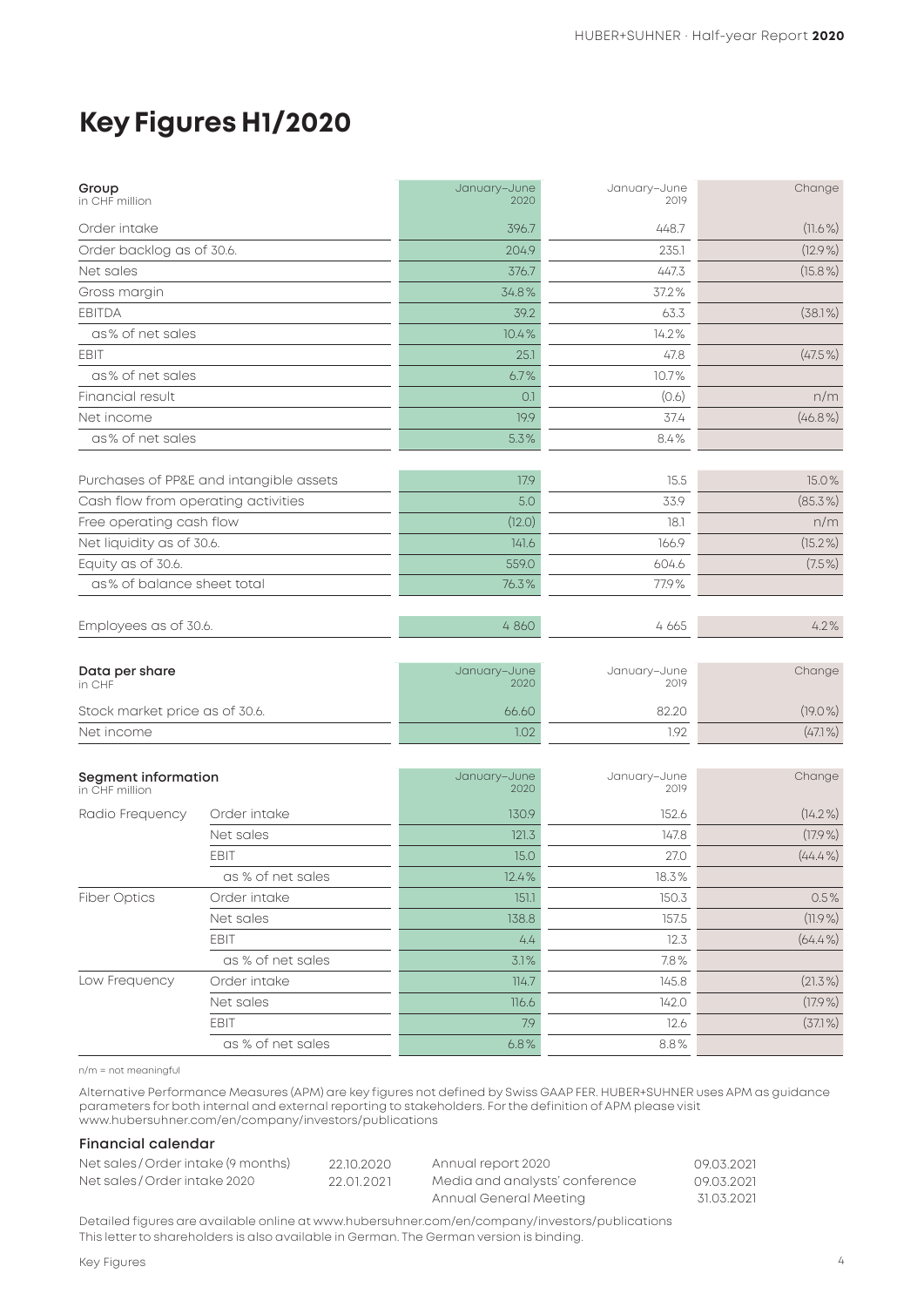# **Consolidated Income Statement**

| 2020     | $\frac{9}{6}$                | January-June<br>2019 | $\%$  |
|----------|------------------------------|----------------------|-------|
| 376 718  | 100.0                        | 447 342              | 100.0 |
| (245668) |                              | (280 773)            |       |
| 131 050  | 34.8                         | 166 569              | 37.2  |
| (56 581) |                              | (65804)              |       |
| (26 380) |                              | (33 508)             |       |
| (24248)  |                              | (21 326)             |       |
| (232)    |                              | (234)                |       |
| 1 475    |                              | 2 0 7 9              |       |
| 25 084   | 6.7                          | 47 776               | 10.7  |
| 100      |                              | (625)                |       |
| 25 184   | 6.7                          | 47 151               | 10.5  |
| (5294)   |                              | (9797)               |       |
| 19890    | 5.3                          | 37 354               | 8.4   |
| 19 761   |                              | 37 354               |       |
| 129      |                              |                      |       |
| 6<br>6   | January-June<br><b>Notes</b> |                      |       |

| Data per share<br>in CHF               | January-June<br>2020 | January–June<br>2019 |  |
|----------------------------------------|----------------------|----------------------|--|
| Undiluted / diluted earnings per share | 1.02                 | ۱Q۵                  |  |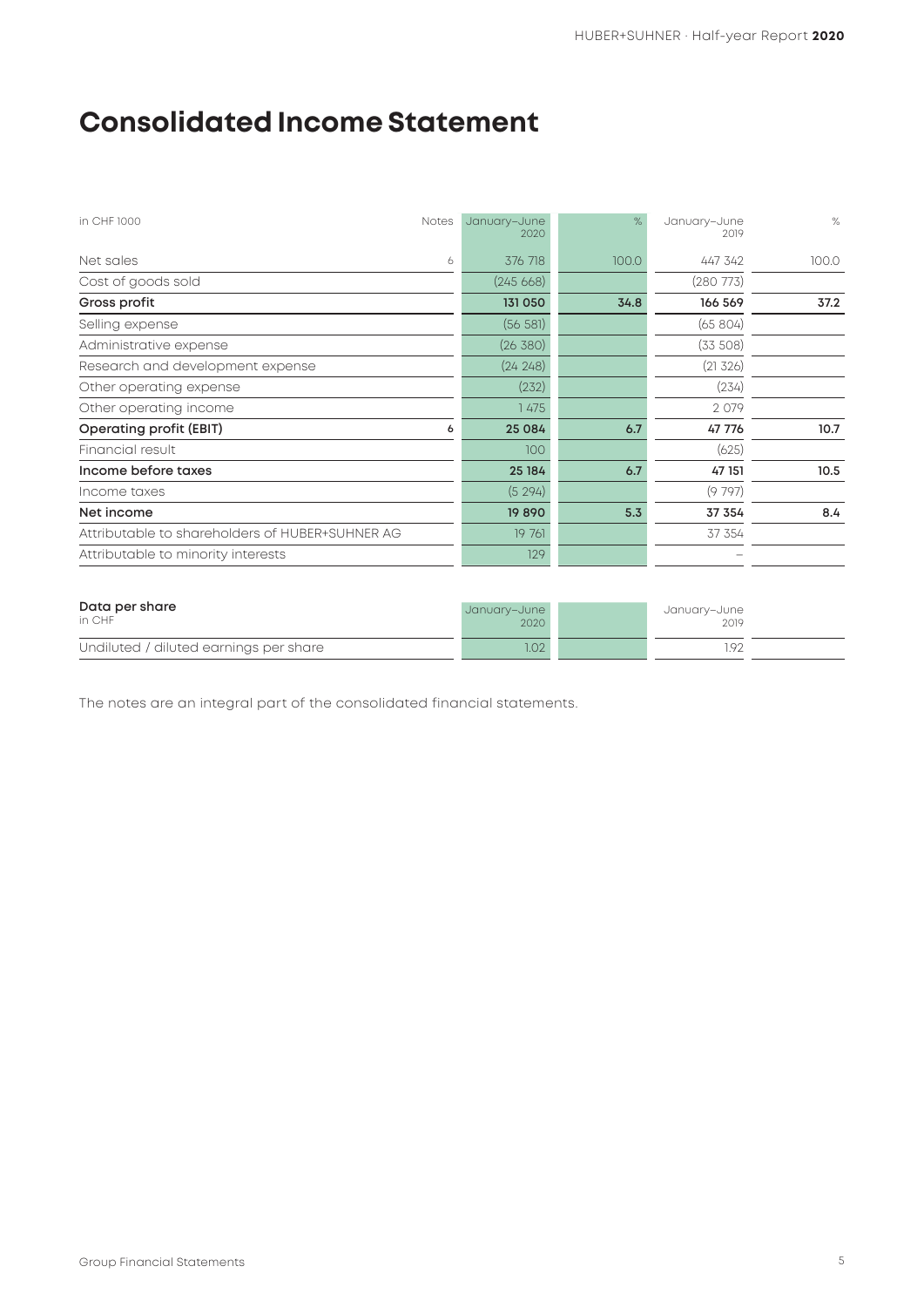# **Consolidated Balance Statement**

| in CHF 1000                                                                                                                                                             | Notes<br>30.6.2020                                     | $\%$  | 31.12.2019                                             | $\%$  |
|-------------------------------------------------------------------------------------------------------------------------------------------------------------------------|--------------------------------------------------------|-------|--------------------------------------------------------|-------|
| Assets                                                                                                                                                                  |                                                        |       |                                                        |       |
| Cash and cash equivalents                                                                                                                                               | 142 630                                                |       | 191 636                                                |       |
| Trade receivables                                                                                                                                                       | 153 386                                                |       | 137 055                                                |       |
| Other short-term receivables                                                                                                                                            | 30 876                                                 |       | 21788                                                  |       |
| Inventories                                                                                                                                                             | 156 896                                                |       | 152 507                                                |       |
| Accrued income                                                                                                                                                          | 3 767                                                  |       | 2 5 6 7                                                |       |
| <b>Current assets</b>                                                                                                                                                   | 487 555                                                | 66.6  | 505 553                                                | 67.4  |
| Property, plant and equipment                                                                                                                                           | 190 447                                                |       | 191 929                                                |       |
| Intangible assets                                                                                                                                                       | 20 472                                                 |       | 20 463                                                 |       |
| Financial assets                                                                                                                                                        | 20 811                                                 |       | 20 626                                                 |       |
| Deferred tax assets                                                                                                                                                     | 13 213                                                 |       | 11 438                                                 |       |
| Non-current assets                                                                                                                                                      | 244 943                                                | 33.4  | 244 456                                                | 32.6  |
| Assets                                                                                                                                                                  | 732 498                                                | 100.0 | 750 009                                                | 100.0 |
| Short-term financial liabilities<br>Trade payables<br>Other short-term liabilities<br>Short-term provisions<br><b>Accrued liabilities</b><br><b>Current liabilities</b> | 612<br>48 608<br>56 841<br>12 621<br>17 933<br>136 615 | 18.7  | 761<br>37 742<br>56 866<br>12 278<br>16 673<br>124 320 | 16.6  |
| Long-term financial liabilities                                                                                                                                         | 447                                                    |       | 634                                                    |       |
| Other long-term liabilities                                                                                                                                             | 3 0 19                                                 |       | 3 0 2 1                                                |       |
| Long-term provisions                                                                                                                                                    | 8780                                                   |       | 8 9 8 2                                                |       |
| Deferred tax liabilities                                                                                                                                                | 24 619                                                 |       | 25 339                                                 |       |
| <b>Non-current liabilities</b>                                                                                                                                          | 36 865                                                 | 5.0   | 37 976                                                 | 5.0   |
| <b>Liabilities</b>                                                                                                                                                      | 173 480                                                | 23.7  | 162 296                                                | 21.6  |
| Share capital                                                                                                                                                           | 5 0 5 0                                                |       | 5 0 5 0                                                |       |
| Capital reserves                                                                                                                                                        | 33 044                                                 |       | 32 994                                                 |       |
| Treasury shares                                                                                                                                                         | (182)                                                  |       | (719)                                                  |       |
| Retained earnings                                                                                                                                                       | 518 264                                                |       | 547 195                                                |       |
| Equity attributable to shareholders of HUBER+SUHNER AG                                                                                                                  | 556 176                                                | 75.9  | 584 520                                                | 78.0  |
| Minority interests                                                                                                                                                      | 2 8 4 2                                                | 0.4   | 3 193                                                  | 0.4   |
| <b>Total equity</b>                                                                                                                                                     | 559 018                                                | 76.3  | 587 713                                                | 78.4  |
| Liabilities and equity                                                                                                                                                  | 732 498                                                | 100.0 | 750 009                                                | 100.0 |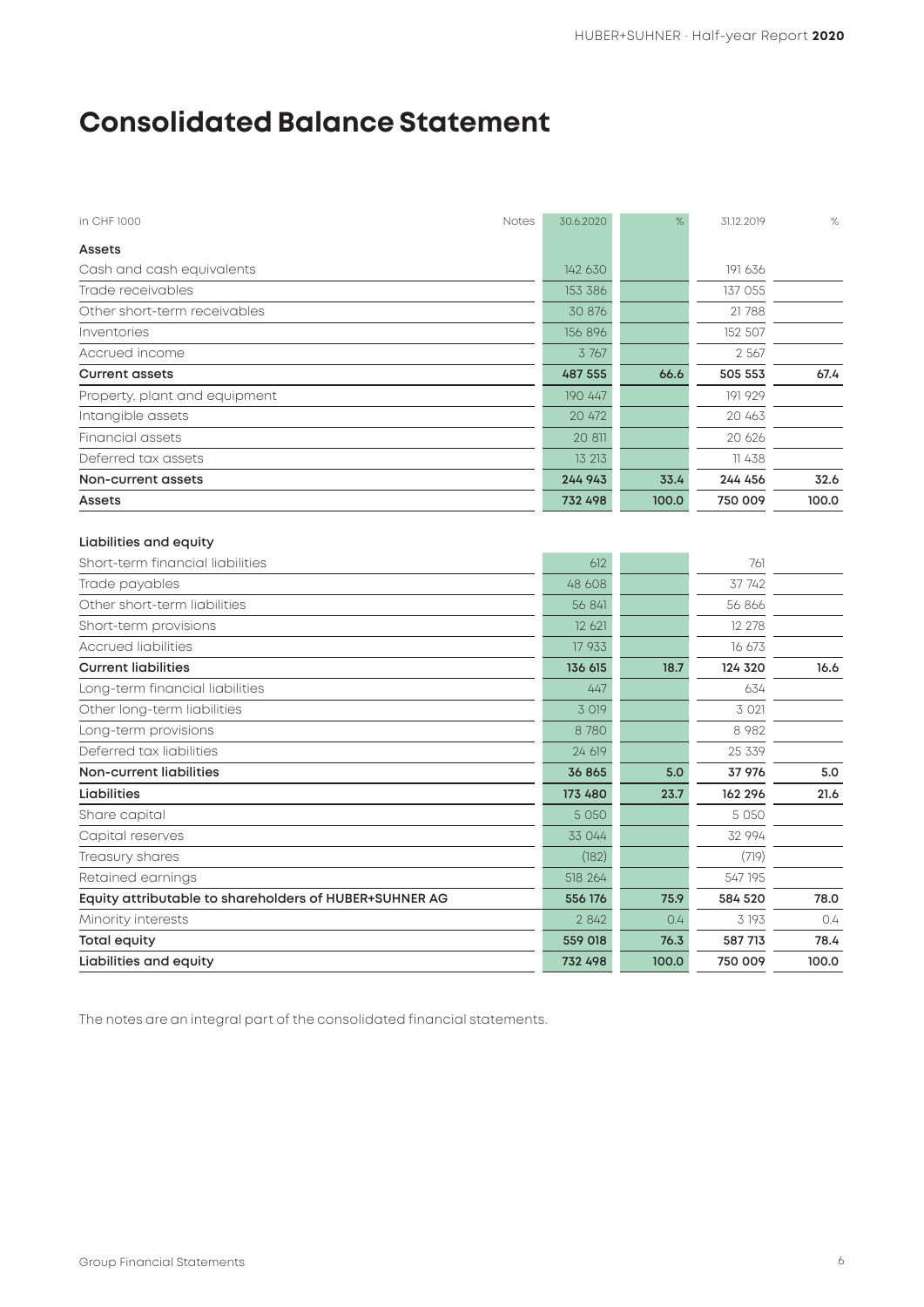# **Consolidated Cash Flow Statement**

| in CHF 1000<br>Notes                                                | January-June<br>2020 | January-June<br>2019 |
|---------------------------------------------------------------------|----------------------|----------------------|
| Net income                                                          | 19890                | 37 354               |
| Income taxes                                                        | 5 2 9 4              | 9 7 9 7              |
| Depreciation of property, plant and equipment and intangible assets | 14 138               | 15 547               |
| Other non-cash items                                                | 846                  | 324                  |
| Loss/profit from the disposal of property, plant and equipment      | (176)                | (38)                 |
| Change in trade receivables                                         | (22 413)             | (19913)              |
| Change in inventories                                               | (8952)               | (11031)              |
| Change in other receivables and accrued income                      | (9131)               | (14219)              |
| Change in trade payables                                            | 12 202               | 12 0 25              |
| Change in other liabilities and accrued liabilities                 | 1200                 | 11 323               |
| Change in provisions                                                | 390                  | (1516)               |
| Income tax paid                                                     | (8269)               | (5738)               |
| Interest paid                                                       | (50)                 | (9)                  |
| Cash flow from operating activities                                 | 4969                 | 33 906               |
| Purchases of property, plant and equipment                          | (16 557)             | (12, 705)            |
| Proceeds from sale of property, plant and equipment                 | 1031                 | 168                  |
| Purchases of intangible assets                                      | (2552)               | (1940)               |
| Purchases of financial assets                                       | (22)                 | (76)                 |
| Interest received                                                   | 1100                 | 440                  |
| Cash outflow from acquisition<br>3                                  |                      | (1699)               |
| Cash flow from investing activities                                 | (17000)              | (15 812)             |
| Payment of dividend to shareholders of HUBER+SUHNER AG              | (31157)              | (48683)              |
| Payment of dividend to minority interests                           | (451)                |                      |
| Purchase of treasury shares                                         | (1089)               | (980)                |
| Repayment of short-term financial liabilities                       | (303)                |                      |
| Cash flow from financing activities                                 | (33000)              | (49663)              |
| Effect of exchange rate changes on cash                             | (3975)               | (358)                |
| Net change in cash and cash equivalents                             | (49006)              | (31927)              |
|                                                                     |                      |                      |
| Cash and cash equivalents at 1.1.                                   | 191 636              | 198 826              |
| Cash and cash equivalents at 30.6.                                  | 142 630              | 166 899              |
| Net change in cash and cash equivalents                             | (49006)              | (31927)              |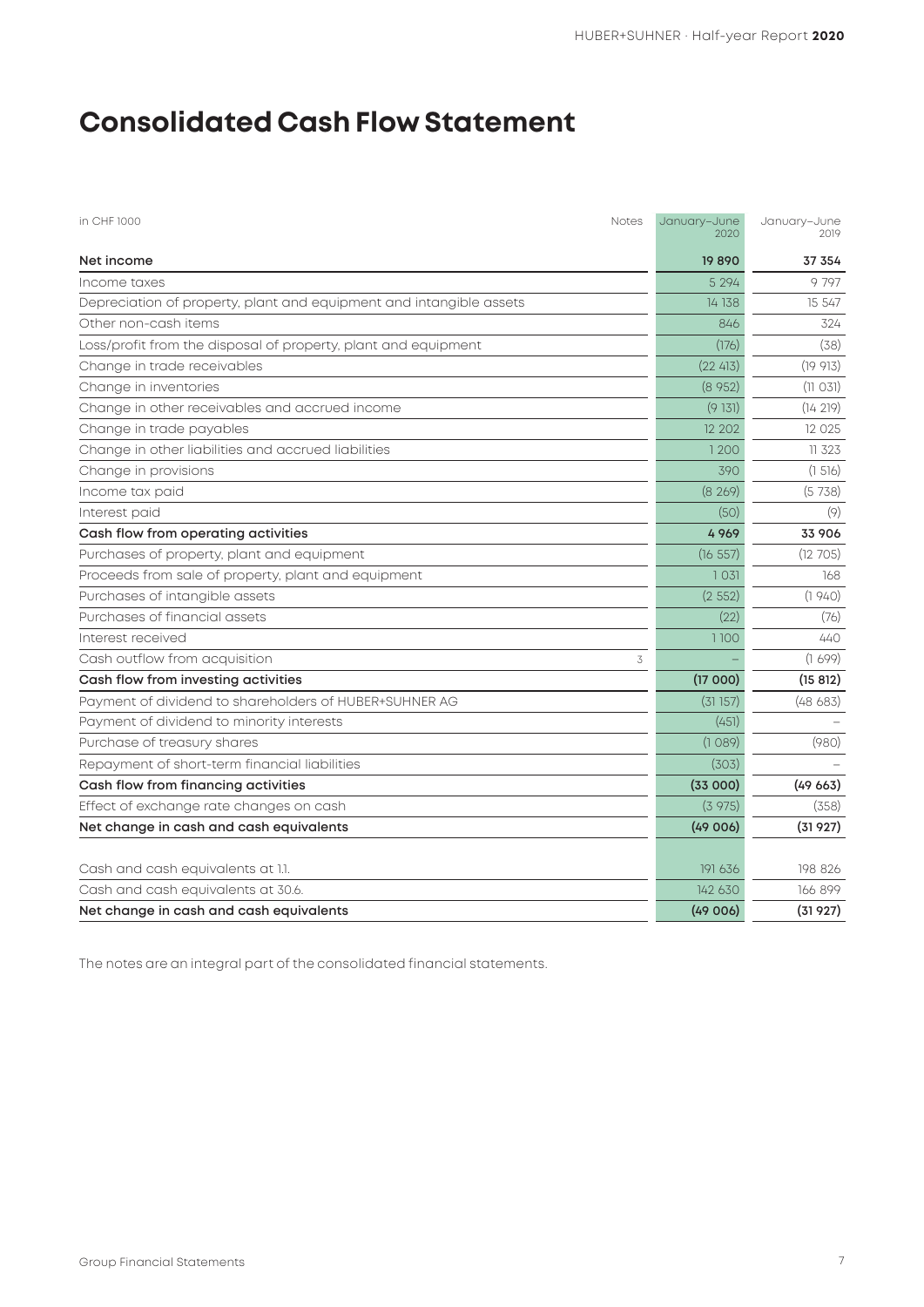# **Consolidated Statement of Equity**

| in CHF 1000                         | Share<br>capital | Capital<br>reserves | Treasury<br>shares       | Other<br>retained<br>earnings | Goodwill<br>offset | Transla-<br>tion dif-<br>ferences | Retained<br>earnings | Equity at-<br>tributable<br>to share-<br>holders of<br>H+S AG | Minority<br><i>interests</i> | Total<br>equity |
|-------------------------------------|------------------|---------------------|--------------------------|-------------------------------|--------------------|-----------------------------------|----------------------|---------------------------------------------------------------|------------------------------|-----------------|
| Balance at 31.12.2018               | 5 0 5 0          | 32 713              | (1402)                   | 691 599                       | (97512)            | (9,696)                           | 584 391              | 620 752                                                       |                              | 620 752         |
| Net income                          |                  |                     |                          | 37 354                        |                    |                                   | 37 354               | 37 354                                                        |                              | 37 354          |
| Dividend paid                       |                  |                     | $\overline{\phantom{m}}$ | (48683)                       |                    | -                                 | (48683)              | (48683)                                                       |                              | (48683)         |
| Purchase of treasury<br>shares      |                  |                     | (980)                    |                               |                    |                                   |                      | (980)                                                         |                              | (980)           |
| Share-based<br>payment              |                  | 281                 | 2 2 0 0                  | (980)                         |                    |                                   | (980)                | 1501                                                          |                              | 1501            |
| Goodwill offset                     |                  |                     |                          |                               | (1962)             |                                   | (1962)               | (1962)                                                        |                              | (1962)          |
| Currency translation<br>differences |                  |                     |                          |                               |                    | (3, 338)                          | (3, 338)             | $(3\;338)$                                                    |                              | (3, 338)        |
| Balance at 30.6.2019                | 5 0 5 0          | 32 994              | (182)                    | 679 290                       | (99, 474)          | (13034)                           | 566 782              | 604 644                                                       |                              | 604 644         |

| Balance at 31.12.2019               | 5 0 5 0 | 32 994            | (719)   | 705 618 | (141758) | (16665)  | 547 195  | 584 520  | 3 1 9 3                  | 587 713  |
|-------------------------------------|---------|-------------------|---------|---------|----------|----------|----------|----------|--------------------------|----------|
| Net income                          |         |                   |         | 19 761  |          |          | 19 761   | 19 761   | 129                      | 19890    |
| Dividend paid                       |         |                   | -       | (31157) |          | -        | (31157)  | (31157)  | (451)                    | (31608)  |
| Purchase of treasury<br>shares      |         | $\qquad \qquad -$ | (1 089) | -       |          |          |          | (1089)   | $\overline{\phantom{a}}$ | (1089)   |
| Share-based<br>payment              |         | 50                | 626     | (1,300) |          |          | (1,300)  | 376      |                          | 376      |
| Goodwill offset                     |         |                   |         |         |          |          |          |          |                          |          |
| Currency translation<br>differences |         |                   |         |         |          | (16 235) | (16 235) | (16 235) | (29)                     | (16 264) |
| Balance at 30.6.2020                | 5 0 5 0 | 33 044            | (182)   | 692922  | (141758) | (32900)  | 518 264  | 556 176  | 2842                     | 559 018  |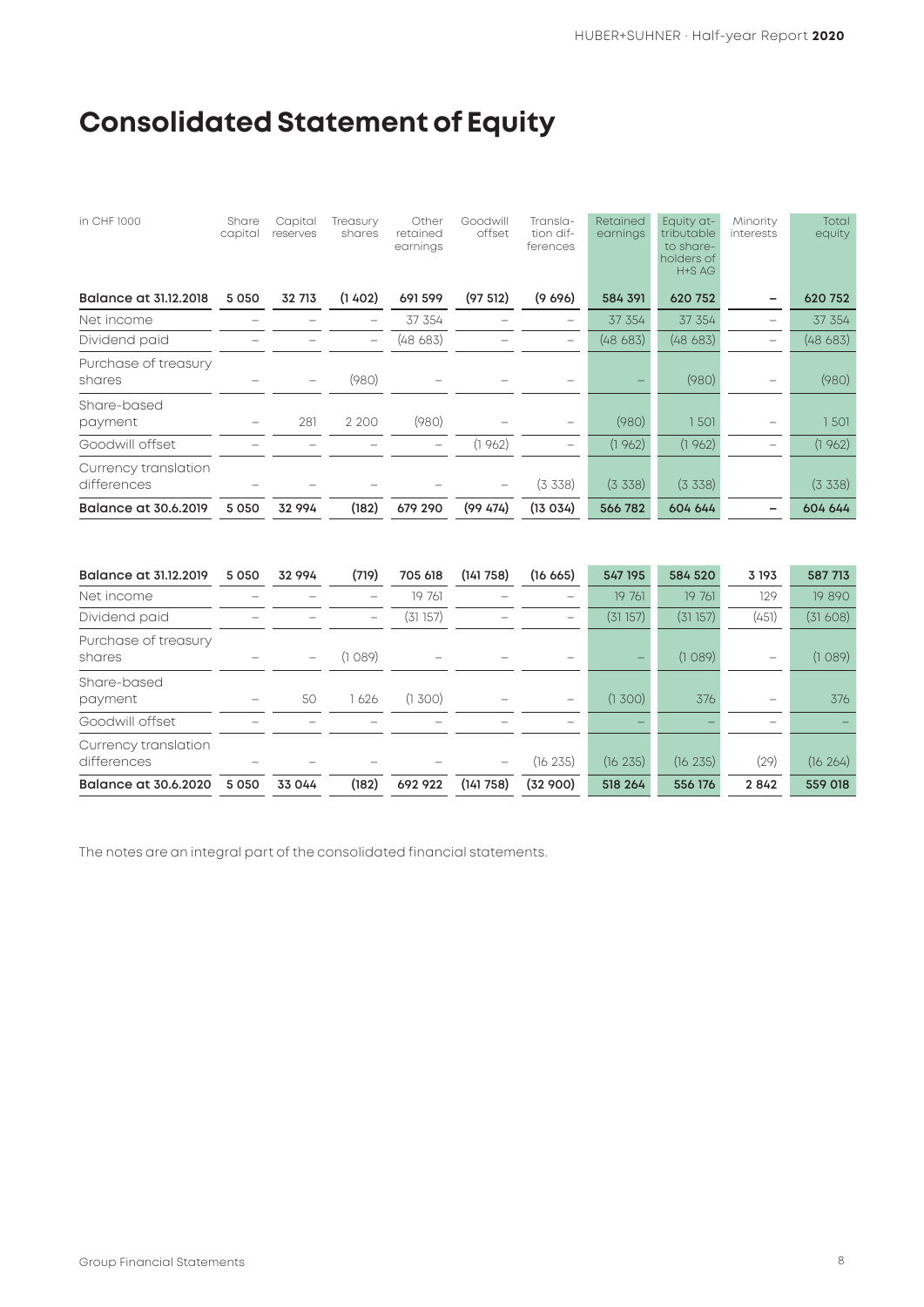## **Notes to Group Financial Statements**

### **1 General**

This unaudited half-year report was approved by the Board of Directors on 14 August 2020 and released for publication on 18 August 2020.

### **2 Accounting policies**

The consolidated half-year report was prepared in accordance with Swiss GAAP FER 31 "Complementary recommendation for listed companies" and the accounting policies set out in the Annual report 2019. This half-year report is an interim report, which allows simplifications in comparison to an annual report.

The consolidated financial statements of the HUBER+SUHNER Group are based on the individual financial statements of the Group companies and were prepared in accordance with current Swiss GAAP FER (Swiss Accounting and Reporting Recommendations) guidelines. Unless otherwise stated in the Annual report 2019, the consolidated financial statements have been prepared under the historical cost convention.

Due to rounding, numbers presented throughout this report may not add up precisely to the totals provided. All ratios and deltas are calculated using the underlying amount rather than the presented rounded amount.

### **3 Changes in the scope of consolidation and other changes**

There were no changes in the scope of consolidation in the first half year 2020.

With effect of 2 December 2019, HUBER+SUHNER acquired 100 % of the capital of the BKtel Group headquartered in Hückelhoven-Baal (GER). BKtel is reported in the FO technology segment.

On 19 July 2019 HUBER+SUHNER took over the antenna portfolio for security-relevant applications from Kathrein SE (Germany). The antenna portfolio for security-relevant applications is reported in the RF technology segment.

On 30 June 2019 HUBER+SUHNER took over the railway and bus antenna portfolio from Kathrein SE (Germany). The railway and bus antenna portfolio is reported in the RF technology segment.

### **4 Exchange rates for currency translation**

The following exchange rates were used for the Group's main currencies:

|                | Spot rates for the<br>consolidated<br>balance sheet |            |                   | Average rates for the consolidated<br>income and<br>cash flow statement |  |  |
|----------------|-----------------------------------------------------|------------|-------------------|-------------------------------------------------------------------------|--|--|
|                | 30.6.2020                                           | 31.12.2019 | January-June 2020 | January-June 2019                                                       |  |  |
| 1 EUR          | 1.06                                                | 1.09       | 1.06              | 1.13                                                                    |  |  |
| 1 USD          | 0.95                                                | 0.98       | 0.97              | 1.00                                                                    |  |  |
| <b>100 CNY</b> | 13.41                                               | 13.96      | 13.71             | 14.74                                                                   |  |  |
| 1 GBP          | 1.17                                                | 1.28       | 1.21              | 1.30                                                                    |  |  |
| <b>100 INR</b> | 1.25                                                | 1.37       | 1.30              | 1.43                                                                    |  |  |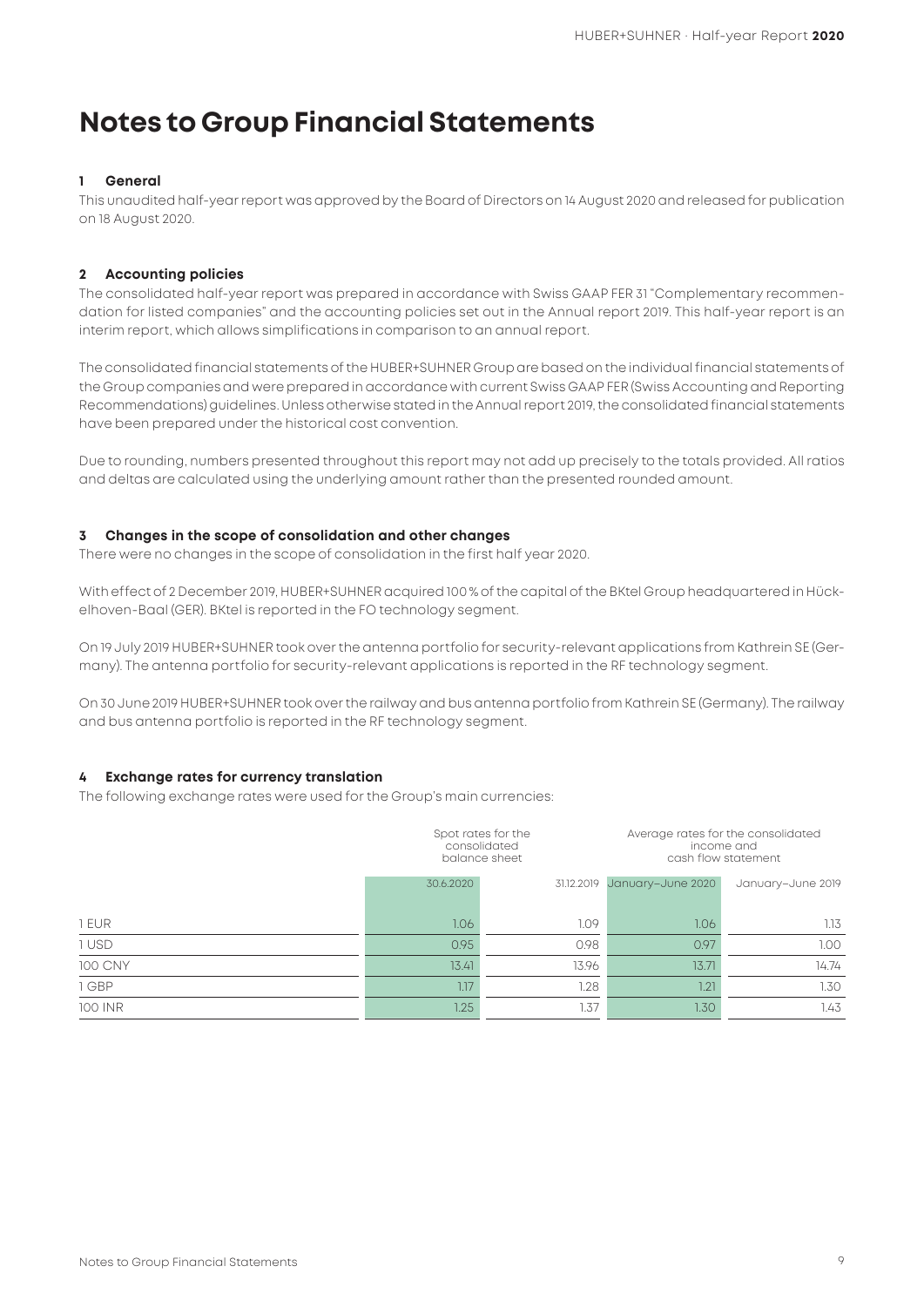### **5 Impacts of Covid-19**

Since the outbreak of the Covid-19 pandemic, HUBER+SUHNER has taken all the necessary measures to protect the health of its employees, customers, business partners and suppliers. Several sites in key sales regions around the world were affected by the measures to prevent the spread of Covid-19. Production at the Swiss sites was maintained throughout. At present, almost all plants worldwide are operating again without any major restrictions. Capacity bottlenecks were bridged by means of temporary relocations within the global production network, thus maintaining a high level of delivery capability to customers even under difficult conditions.

HUBER+SUHNER countered the noticeable weakening of business by implementing cost-saving measures at an early stage. These measures (e.g. for short-time work, governmental support and salary forgiveness for higher management), are recognised in the corresponding expense category as cost reduction.

For this Half-year Report 2020, HUBER+SUHNER considered all known consequences of the Covid-19 pandemic. Any further impacts that the Covid-19 pandemic may have on the current financial year are difficult to predict.

### **6 Segment information**

The segment reporting of HUBER+SUHNER consists of three technology segments and Corporate.

**Radio Frequency** HUBER+SUHNER develops and manufactures radio frequency and microwave products for a highly diverse set of customer and market requirements. The wide product range encompasses all passive components like cables, connectors, cable assemblies, antennas, lightning protection and resistive components as well as active RF-over-Fiber systems, which make it possible to transmit radio frequency, microwave or LAN signals over greater distances. HUBER+SUHNER is constantly leveraging its outstanding knowledge of radio frequency and microwave technologies, sophisticated simulation processes and the most modern test methods to produce ever smaller components, continually expand their operating frequencies and minimise signal quality loss. Thanks to its own state-of-theart electroplating processes, HUBER+SUHNER has generated substantial expertise in surface coating, a key technique in the development of modern radio frequency components.

**Fiber Optics** Fiber optics products manufactured by HUBER+SUHNER are suitable for complex applications with very high data rates. The comprehensive portfolio includes cables, connectors, cable assemblies, cable and distribution systems, optical transmitters, amplifiers and receivers as well as highly miniaturised wavelength multiplexers and all-optical switches. HUBER+SUHNER products can also be used in extreme environmental conditions. Pre-assembled, customer-specific systems, including the smallest components allowing the highest packing density, can be installed quickly and safely. The company has also developed an optimised polishing process for fiber optic connectors. This, together with a considerable expertise in the processing of high-performance materials and high-temperature polyamides into precision parts, are two of the main factors behind the high quality of optical connectivity technology from HUBER+SUHNER.

**Low Frequency** HUBER+SUHNER develops and manufactures low frequency products for highly sophisticated applications. The extensive portfolio includes single cores, cables, cable assemblies, hybrid cables and cable systems. Thanks to the high vertical manufacturing integration, coupled with a high level of automation and market-specific knowhow, HUBER+SUHNER is able to meet its customers' diverse needs. HUBER+SUHNER specialises in polymer compounds for high-quality cable insulation, which it produces using formulations developed inhouse. Another core competency is electron beam cross-linking, which makes it possible to produce space-saving, lighter and longer-life cables that function reliably, even under extreme conditions.

**Corporate** This segment chiefly covers the expenses of corporate functions and all activities that cannot be allocated to one of the three technology segments.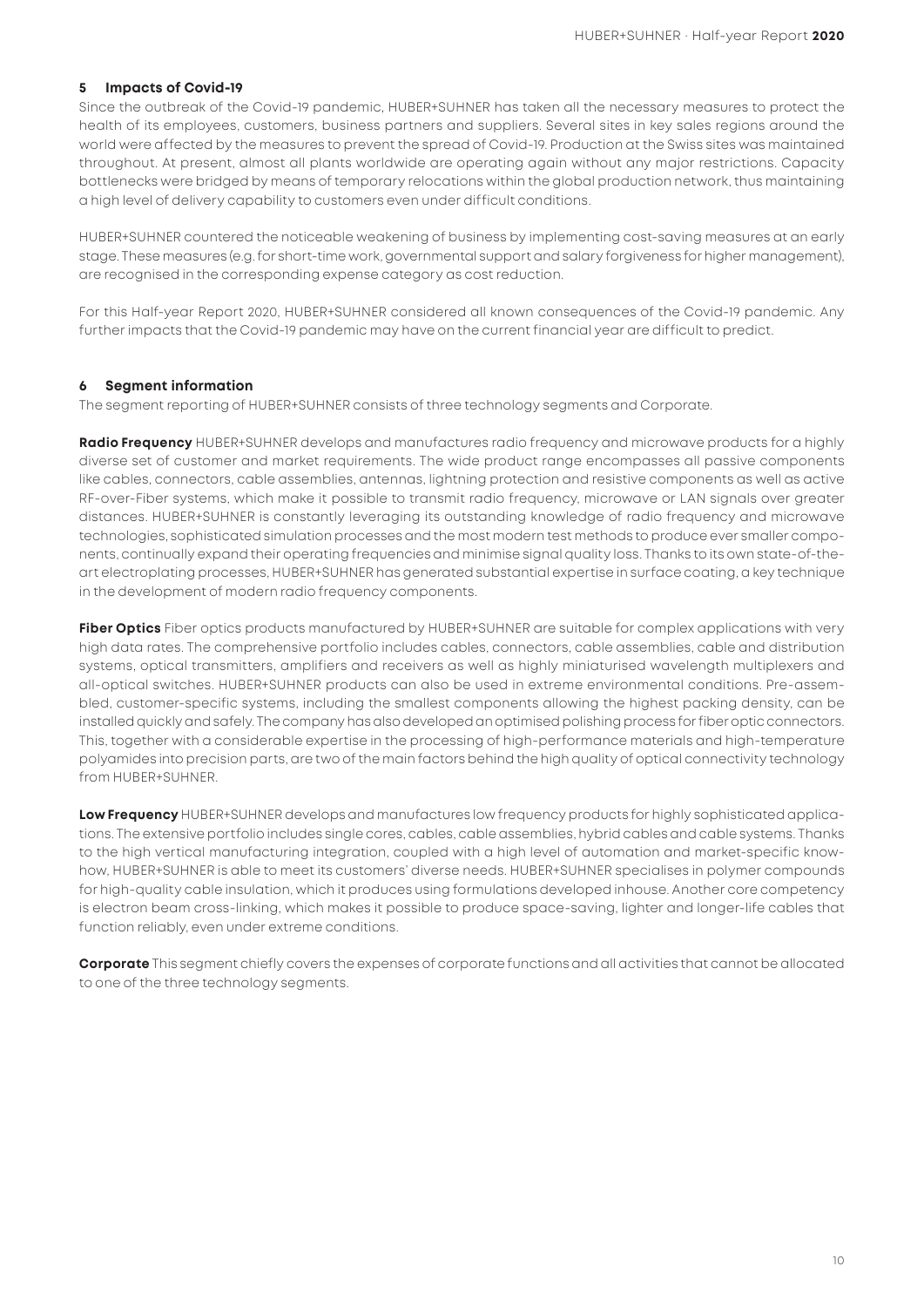| Total net sales      | 376 718              | 447 342              |
|----------------------|----------------------|----------------------|
| Low Frequency        | 116 617              | 142 035              |
| <b>Fiber Optics</b>  | 138 791              | 157 507              |
| Radio Frequency      | 121 310              | 147 800              |
| Net sales by segment | January-June<br>2020 | January-June<br>2019 |

| Operating profit (EBIT)       | January-June<br>2020 | January-June<br>2019 |
|-------------------------------|----------------------|----------------------|
| Radio Frequency               | 15 038               | 27 040               |
| <b>Fiber Optics</b>           | 4 3 6 8              | 12 278               |
| Low Frequency                 | 7903                 | 12 566               |
| Corporate                     | (2 225)              | (4108)               |
| Total operating profit (EBIT) | 25 084               | 47 776               |

### **7 Events after the balance sheet date**

No events occurred between the balance sheet date and the date this half-year report was approved by the Board of Directors which affect the half-year results or require any adjustments to the Group's assets and liabilities.